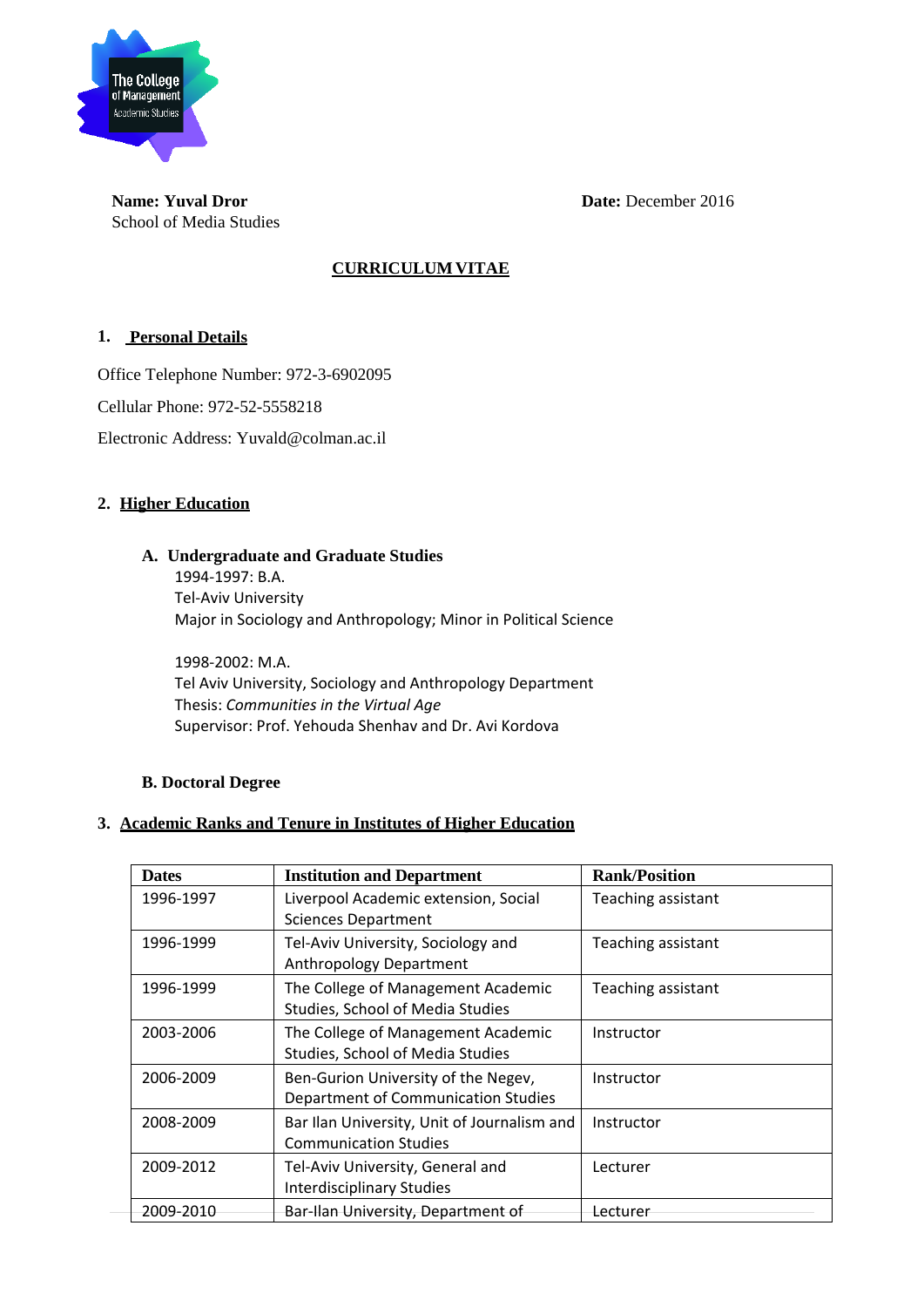|           | Science, Technology & Society                                          |                 |
|-----------|------------------------------------------------------------------------|-----------------|
| 2009-2010 | Netanya Academic College, School of<br>Communication                   | Lecturer        |
| 2010-2014 | The College of Management Academic<br>Studies, School of Media Studies | Lecturer        |
| $2015 -$  | The College of Management Academic<br>Studies, School of Media Studies | Senior Lecturer |

### **4. Offices in Academic Administration**

2010‐2014 ‐ *Head of Digital Media Studies*, School of Media Studies, The College of Management Academic Studies

\* 2015‐ *Dean*, School of Media Studies, The College of Management Academic Studies

#### **5. Scholarly Positions and Activities outside the Institution**

#### **Public Committees**

2012‐2015 – Member of the Israeli Press Council 2013‐2015 – Member of the Israeli Press Council Presidency

#### **Professional Committees**

\* 2015‐ Israel Communication Association Board member

#### **Advisory Committees**

2010–2012 – PlyMedia Board Advisory Committee.

2014‐2015 – A3I accelerator steering committee.

- \* 2016 ‐ Adviser to the national pedagogy committee of arts in the board of education.
- \* 2016 ‐ Digital Right Movement Board Advisory Member.

### **Peer Review Journals Referee**

2014 – Information & Culture

- \* 2015 New Media & Society
- \* 2015 Digital Journalism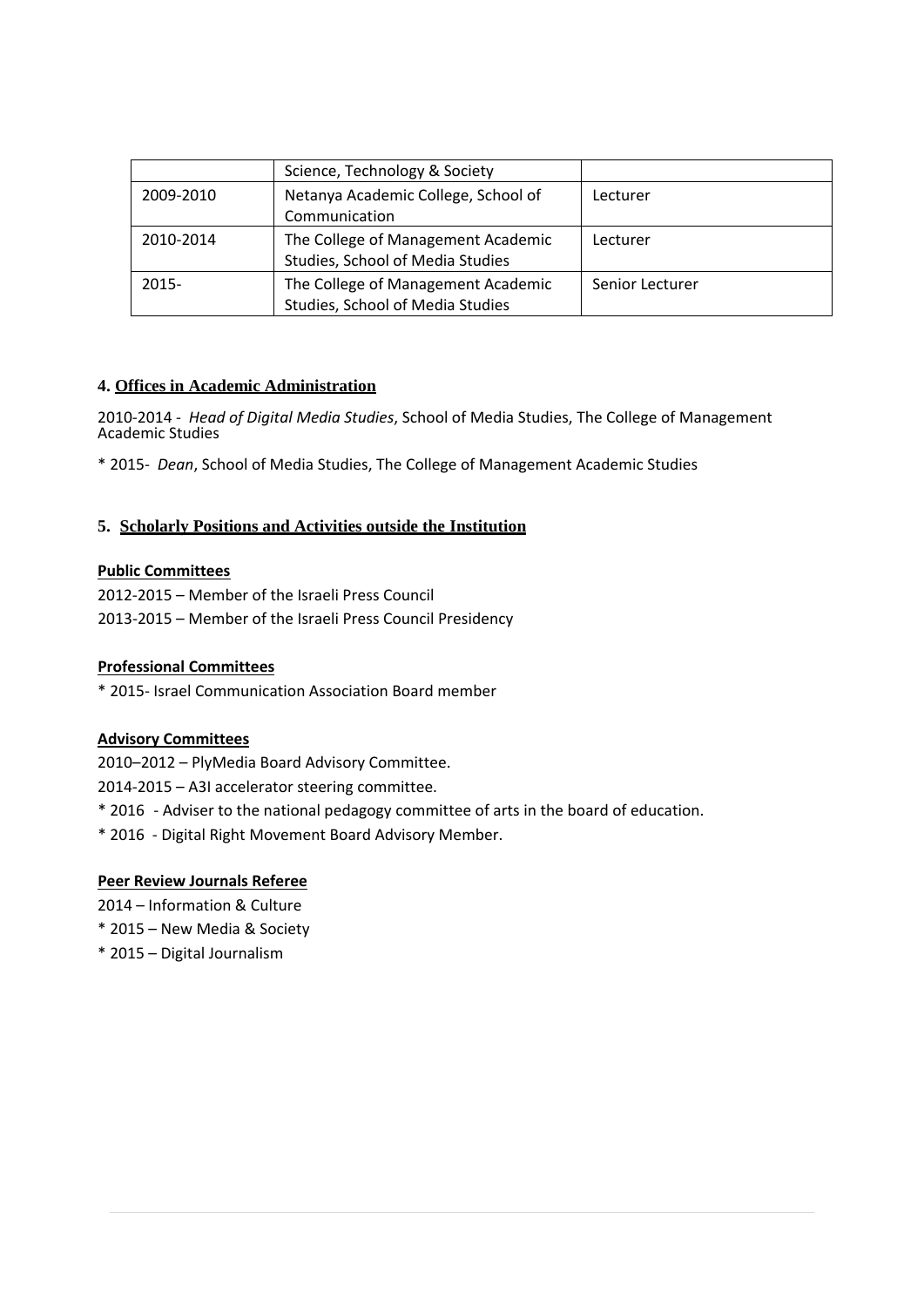# **6. Participation in Scholarly Conferences**

# a. **Active Participation**

| <b>Date</b> | <b>Name of Conference</b>                   | <b>Place</b>        | <b>Subject of Lecture/Discussion</b>                  | Role      |
|-------------|---------------------------------------------|---------------------|-------------------------------------------------------|-----------|
| 10/2009     | Society for Social Studies                  |                     | Washington Enforcement Inside: Constructing Presenter |           |
|             | of Sciences (4S)                            | DC, USA             | users as enemies                                      |           |
| 06/2013     | International                               |                     | London, UK We are not here for the money              | Presenter |
|             | Communication                               |                     |                                                       |           |
|             | <b>Association (ICA) Annual</b>             |                     |                                                       |           |
|             | Conference                                  |                     |                                                       |           |
|             | *10/2015Mediterranean                       | Samos,              | Online Privacy and the Digital                        | Presenter |
|             | Conference on                               | Greece              | Generation Gap: Myth and                              |           |
|             | <b>Information Systems</b>                  |                     | Reality                                               |           |
|             |                                             |                     |                                                       |           |
|             | 03/2006  Israeli Society of History         | Jerusalem           | Journalism and Scientists                             | Speaker   |
|             | and Philosophy of<br><b>Sciences Annual</b> |                     |                                                       |           |
|             | Conference                                  |                     |                                                       |           |
| 04/2009     | Annual Conference of the Kinneret           |                     | Family and the Computer:                              | Chair     |
|             | Israeli Anthropological                     | Collage             | Internet, New-Media and                               |           |
|             | Association                                 |                     | Memory Technologies                                   |           |
| 11/2010     | Netanya College and                         | Tel-Aviv            | Who is the Internet's manager?                        | Chair     |
|             | <b>ISOC</b> conference                      |                     |                                                       |           |
|             | 04/2011 ISCA - Israel                       | Haifa               | Social Constriction of Technology Presenter           |           |
|             | Communication                               | University          |                                                       |           |
|             | Association - 15th                          |                     |                                                       |           |
|             | <b>Annual Conference</b>                    |                     |                                                       |           |
|             | 11/2011 Tel-Aviv University                 | Tel-Aviv            | The Interns Crisis                                    | Chair     |
|             | Symposium                                   | University          |                                                       |           |
| 11/2011     | <b>Research Center for</b>                  | The Open            | Trapped in the Network                                | Speaker   |
|             | Innovation in Learning                      | University,         |                                                       |           |
|             | Technology Symposium                        | Raanna              |                                                       |           |
| 04/2012     | <b>ISCA - Israel</b>                        | Tel-Aviv            | Online Journalism and its                             | Presenter |
|             | Communication                               | University          | Meaning                                               |           |
|             | Association - 16th                          |                     |                                                       |           |
|             | <b>Annual Conference</b>                    |                     |                                                       |           |
| 07/2012     | Multidisciplinary                           | Tel-Aviv            | Social Protest Coverage or Lack                       | Speaker   |
|             | Roundtable                                  | University          | lof                                                   |           |
| 02/2013     | The 44 annual<br>Sociological Society of    | Rupin's<br>Academic | Online Inequality in Israel                           | Chair     |
|             | <b>Israel Conference</b>                    | Center              |                                                       |           |
| 02/2013     | Learning in the                             | The Open            | <b>Comparing Formal and Informal</b>                  | Speaker   |
|             | Technological Era, The                      | University,         | Learning by Digital Technologies:                     |           |
|             | 8th conference for                          | Raanna              | Representative Survey of Israeli                      |           |
|             | Innovation in Learning                      |                     | Youth                                                 |           |
|             | <b>Technologies</b>                         |                     |                                                       |           |
| 04/2015     | <b>ISCA - Israel</b>                        | The Open            | Intimacy, Online Relationships                        | Chair     |
|             | Communication                               | University,         | and Privacy in Online Networks                        |           |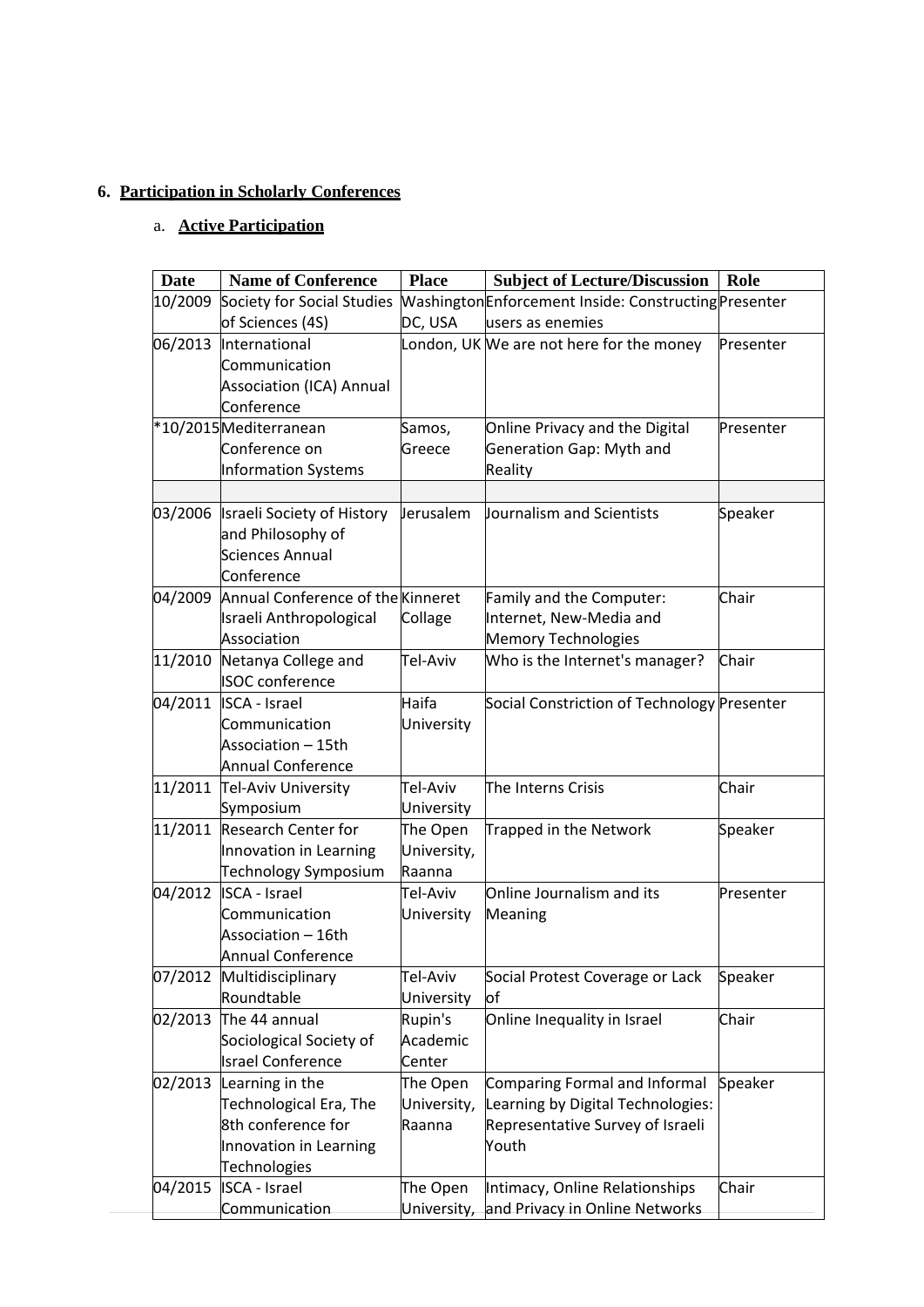| Association – 19th<br>Annual Conference     | Raanna     |                                |         |
|---------------------------------------------|------------|--------------------------------|---------|
| *06/2015 The 43rd Annual                    | Ashkelon   | Anthropology and the Public in | Speaker |
| Anthropology Conference Academy             |            | <b>Israel</b>                  |         |
|                                             | College    |                                |         |
| *06/2015 Collaboration in                   | Bar Ilan   | Academic Teaching in an online | Speaker |
| Academic Teaching                           | University | world                          |         |
| Conference                                  |            |                                |         |
| *01/2016 Interdisciplinary Seminar Hadassah |            | The Context Problem            | Speaker |
| on Crisis, Emergency and Academic           |            |                                |         |
| Risk Communications in                      | College,   |                                |         |
| the 21st Century                            | Jerusalem  |                                |         |
| *04/2016 ISCA - Israel                      | Kinneret   | News and TV Organizations      | Chair   |
| Communication                               | Collage    |                                |         |
| Association – 20th                          |            |                                |         |
| <b>Annual Conference</b>                    |            |                                |         |

# b. **Organization of Conferences or Sessions**

| Date | <b>Name of Conference</b>                        | <b>Place</b>   | Subject/Role of                       | Role      |
|------|--------------------------------------------------|----------------|---------------------------------------|-----------|
|      |                                                  |                | <b>Conference, Comments</b>           |           |
|      | 05/2012 Israelis in the Digital Age              | Rishon Lezion, | Presenting research report Conference |           |
|      | 2012                                             | Israel         |                                       | organizer |
|      | 12/2012 Learning with Technology: Rishon Lezion, |                | Presenting research report Conference |           |
|      | A Survey of Israeli Youth                        | <b>Israel</b>  |                                       | organizer |
|      | on the Role of Technology                        |                |                                       |           |
|      | in Learning and Teaching                         |                |                                       |           |
|      | 05/2014 Online Privacy in Israel                 | Rishon Lezion, | Presenting research report Conference |           |
|      |                                                  | Israel         |                                       | organizer |

# **7. Invited Lectures\Colloquium Talks**

| Date    | <b>Place</b><br>Lecture | of Name of Forum                                                                | <b>Presentation/Comments</b>                                |
|---------|-------------------------|---------------------------------------------------------------------------------|-------------------------------------------------------------|
| 04/2004 | Tel-Aviv                | Tel Aviv Workshop for                                                           | Media Trends: Television, Radio,                            |
|         |                         | Science, Technology and<br>Security                                             | Internet and the Press                                      |
| 01/2006 | Tel-Aviv                | Government and Law in the<br>Age of Information                                 | Online Government: Myths and Reality                        |
| 01/2010 | Tel-Aviv                | The Third International MOFET Social Networks and the World of                  |                                                             |
|         |                         | Conference                                                                      | Education                                                   |
| 02/2011 | lerusalem               | The 25th Jerusalem<br>International Book Fair -<br>Reading and Media Conference | The Future of Books in the Digital Age                      |
| 11/2011 | Tel-Aviv                | Legal Network - Law and<br>Information Technology<br>Symposium                  | When the Many found the Many -<br>Lessons from Social Media |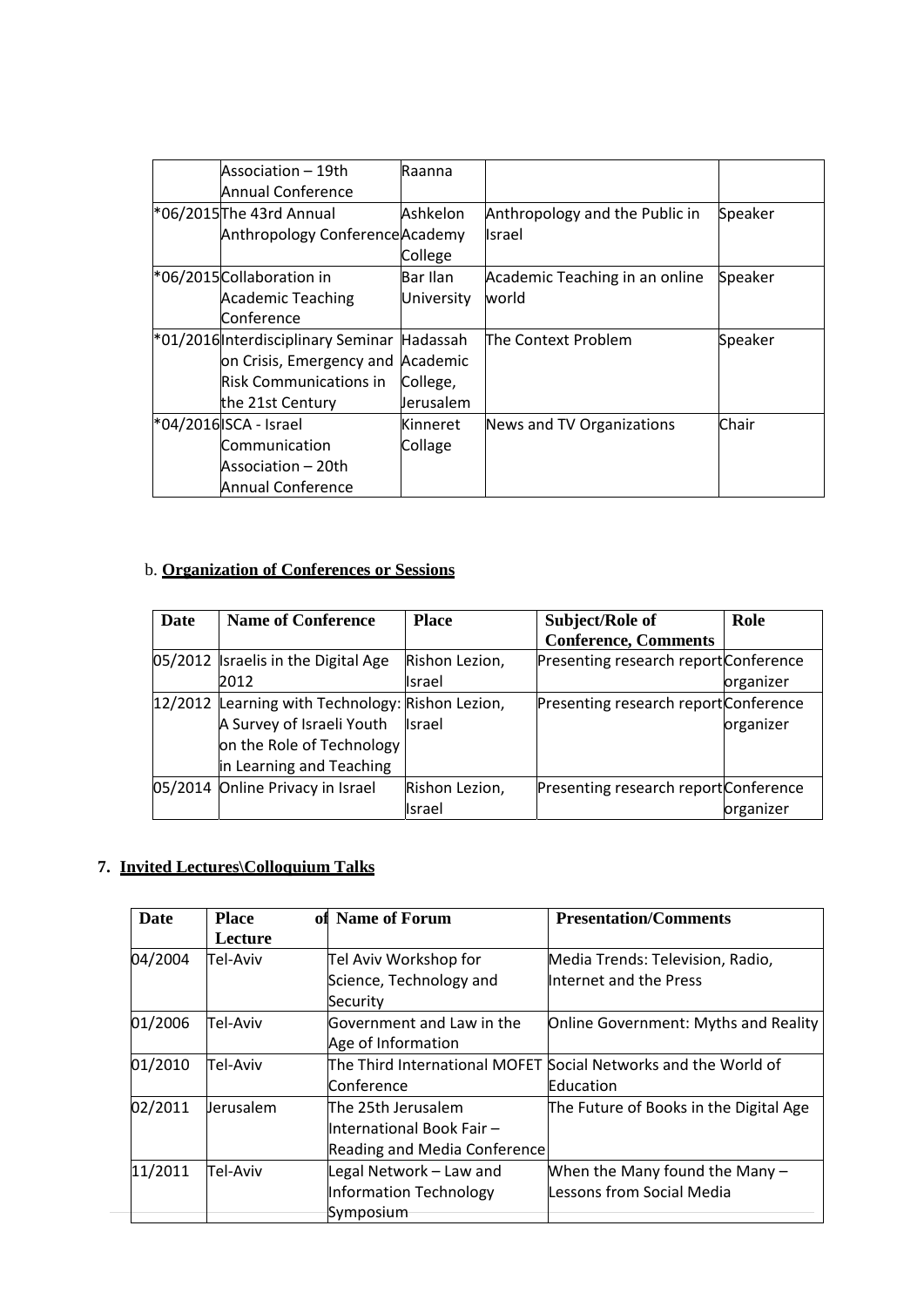| 03/2012              | Tel-Aviv                  | <b>MOFET Institute Annual</b> | The Teacher's Dilemma: Internet, lies                             |
|----------------------|---------------------------|-------------------------------|-------------------------------------------------------------------|
|                      |                           | conference                    | and Students in the Digital Age                                   |
| 06/2013              | Tel-Aviv                  |                               | The 29th Annual conference of Business coverage and the New Media |
|                      |                           | the Israeli Economic          | world                                                             |
|                      |                           | Association                   |                                                                   |
| 03/2014              | Sderot                    | Democracy.com Conference      | The end of Privacy                                                |
| 01/2015              | <b>Rishon Lezion</b>      | The Annual Hebrew Language    | Online Bullying                                                   |
|                      |                           | Conference                    |                                                                   |
|                      | $*$ 12/2015 Rishon Lezion | Adler's Institute             | Family Relationships in the Digital Age                           |
| $*$ 11/2016 Herzliya |                           | Adler's Institute Jubilee     | The TV in the World of Children                                   |
|                      |                           | Conference                    |                                                                   |

# **8. Research Grants**

# **a. Grants Awarded**

| Role in                     | <b>Co-Researchers</b> | <b>Topic</b>                               | <b>Funded by/Amount</b> | Year |
|-----------------------------|-----------------------|--------------------------------------------|-------------------------|------|
| <b>Research</b>             |                       |                                            |                         |      |
| Lead Researcher Saar Gerson |                       | Israelis' online behavior<br>patterns      | 100,000 NIS             | 2012 |
| Lead Researcher Saar Gerson |                       | student's technology<br>usages             | 115,000 NIS             | 2012 |
| Lead Researcher Saar Gerson |                       | Israelis' perceptions of<br>online privacy | 120,000 NIS             | 2013 |

# **10. Teaching**

# a. **Courses Taught in Recent Years**

| Year | <b>Course Name</b>                                    | <b>Type: Lecture/Seminar/Workshop/</b> | <b>Degree</b> | No. of          |
|------|-------------------------------------------------------|----------------------------------------|---------------|-----------------|
|      |                                                       | <b>High Learn Course/Introduction</b>  |               | <b>Students</b> |
|      | 2010-2017 Introduction to Social Thought Introduction |                                        | B.A.          | 120             |
|      | 2010-2013 Introduction to New Media                   | Introduction                           | B.A.          | 120             |
|      | 2010-2012 The Politics of the Network                 | Seminar                                | B.A.          | 30              |
|      | 2010-2012 Violence, Sex and Censorship                | Lecture                                | B.A.          | 70              |
|      | in the Media                                          |                                        |               |                 |
|      | 2010-2013 The History and Sociology of                | Seminar                                | B.A.          | 25              |
|      | Technology                                            |                                        |               |                 |
|      | 2012-2014 You Tube: A New Media Story                 | Seminar                                | B.A.          | 30              |
| 2014 | Microsoft's Workshop                                  | Workshop                               | B.A.          | 24              |
|      | 2014-2017 Technology: Heaven or Hell                  | Dean's Seminar                         | B.A.          | 20              |
| 2017 | <b>Technological Disruption</b>                       | Introduction                           | B.A.          | 160             |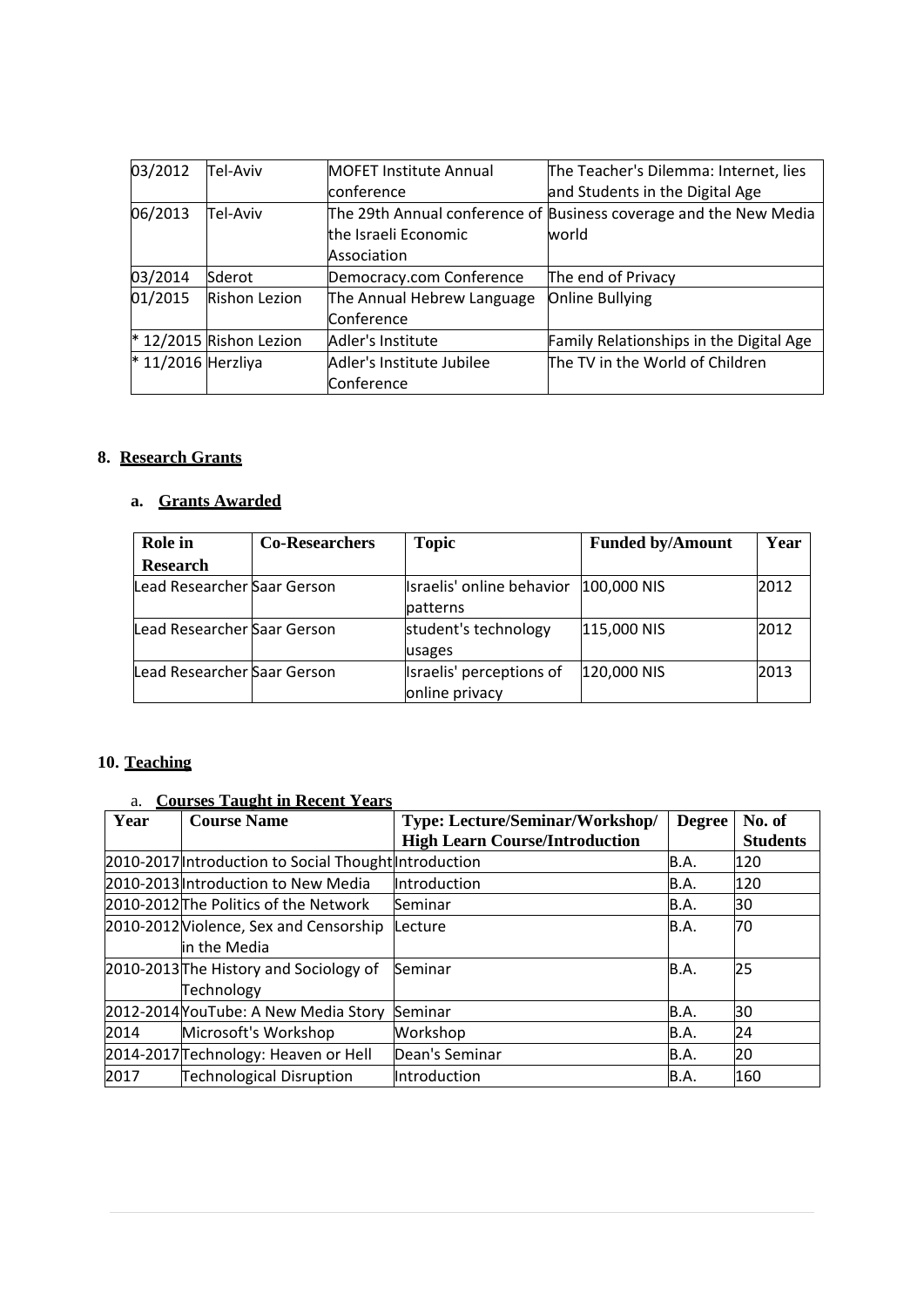### **11. Professional Experience**

| 1996      | Books Editor. Opus Publishing                                                |
|-----------|------------------------------------------------------------------------------|
| 1998-2000 | Co-editor and writer, Internet World Magazine. People and Computers          |
|           | Publishing                                                                   |
| 1998-2000 | Staff Member and commentator, Zombit, Israeli Educational Television (IETV). |
| 2000-2002 | High-Tech reporter, editorial staff, Economy supplement, Haaretz Daily       |
|           | Newspaper                                                                    |
| 2002-2003 | Editor, High-tech and Technology pages, op-ed contributor, Economy           |
|           | supplement, Haaretz Daily Newspaper.                                         |
| 2003-2004 | Senior Science reporter, op-ed Contributor, News division, Haaretz Daily     |
|           | Newspaper                                                                    |
| 2005      | Science and Technology reporter, Channel 2 Israeli TV                        |
| 2005-2008 | Senior Science and Technology correspondent and senior op-ed contributor,    |
|           | Yedioth Aharonot Daily Newspaper                                             |
| 2008-     | Media Critic columnist, The Seventh Eye Online Journal                       |
| 2010-     | Internet and Technology commentator, Channel 10 Israeli TV                   |

# **PUBLICATIONS**

## **A. Ph.D. Dissertation**

# **B. Scientific Books (Refereed)**

# **A. Authored Books**

# **Published**

1. Dror, Y. (2011). *Online Journalism*. Tel-Aviv: Open University Press. [Hebrew. 204 pages]

# **B. Articles in Refereed Journals**

### **Published**

- 1. Dror, Y. (2015*).* 'We are not here for the money': Founders' manifestos, *New Media & Society,* Vol. 17, No. 4, pp. 540-555.
- *2.* \* Halperin, R & Dror, Y. (2016). Information privacy and the digital generation gap: An exploratory study, *Journal of Information Privacy And Security.*  http://dx.doi.org/10.1080/15536548.2016.1243852

# **C. Articles or Chapters in Scientific Books**

# **Published**

1. Dror, Y. (2011) "Social Construction of Technology: Enforcement Inside" *Legal Network: Law and information technology*. Eds. Birnhack, M. and Elkin-Koren, N. (Tel-Aviv: Tel-Aviv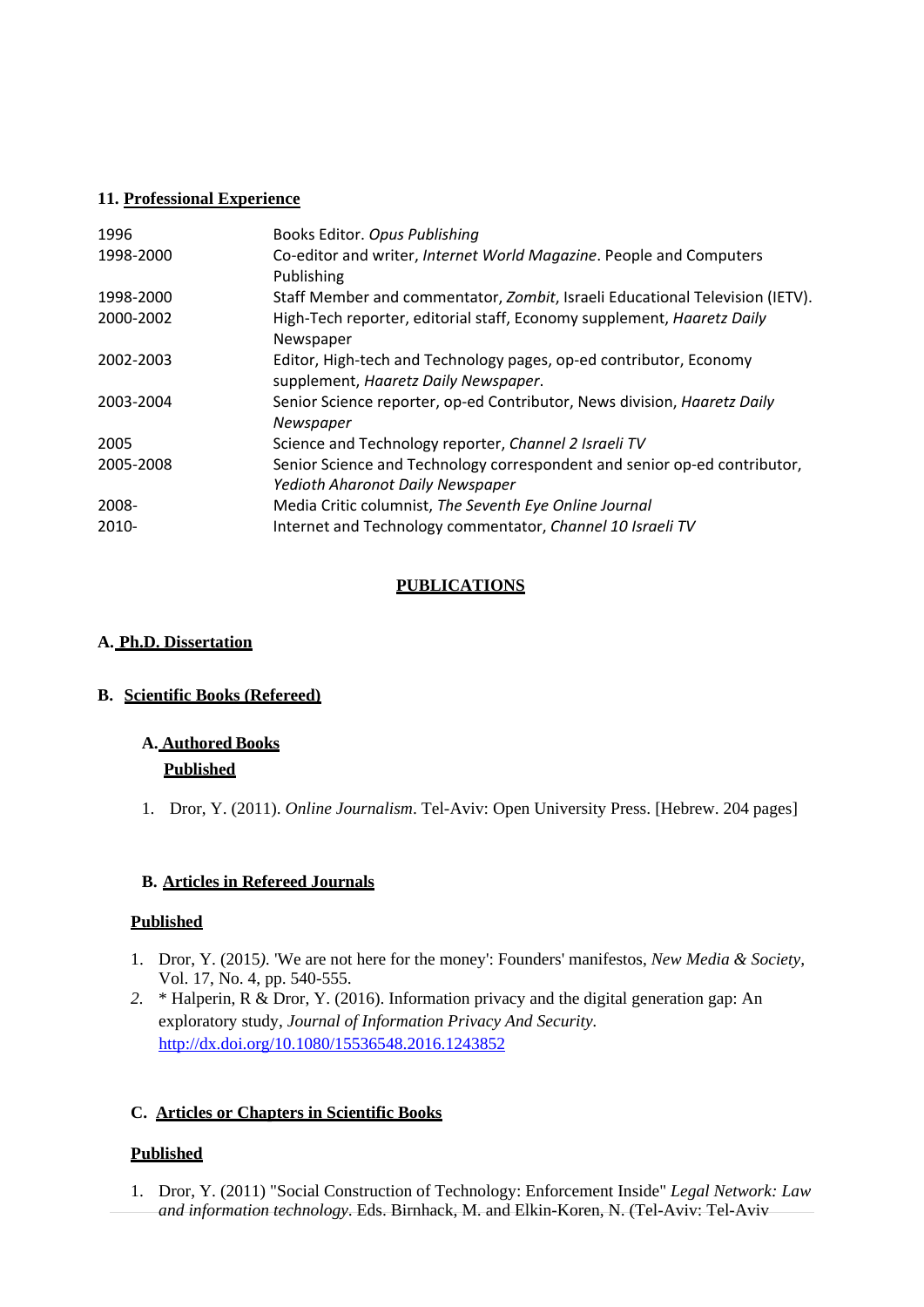University press) [Hebrew]

### **D. Articles in Conference Proceedings**

### **Published**

1. \* Halperin, R. and Dror, Y. (2015). Privacy and the Digital Generation Gap: Myth and Reality, *Mediterranean Conference on Information Systems* (MCIS) Proceedings, Samos, Greece

## **E. Other Scientific Publications**

## **Published**

- 1. Dror Y. (2012). "The weak status of business journalists in Israel", The Eli Hurvitz Conference on Economy and Society. Dror, Y. and Gershon, S. (2012) "Israelis in the Digital age 2012", Joint Research Survey of The College of Management Academic Studies and Google Israel.
- 2. Dror, Y. and Gershon, S. (2012) "Learning with Technology: A Survey of Israeli Youth on the Role of Technology in Learning and Teaching", Joint Research Survey of The College of Management Academic Studies and Google Israel.
- 3. Dror, Y, and Gershon, S. (2014). "Online Privacy in Israel", Joint Research Survey of The College of Management Academic Studies and Microsoft Israel.
- 4. Dror, Y. (2014). "Ronen Shamir. Current Flow: The Electrification of Palestine.", *Israeli Sociology*, Vol 27. No. 1. Pp. 180-182 [Hebrew]

# **F. Other Publications**

# **Books**

- 1. Dror, Y. (1998) *Who's Afraid of Computers.* Tel-Aviv: Opus Publishing [Hebrew]
- 2. Dror, Y. (2005) *The Politics of Technology*. Tel-Aviv: Mapa Publishing [Hebrew]
- 3. Dror, Y. (2006) Professional editing and Introduction to the Hebrew Edition of Battelle J. *The Search*. Jerusalem: Ivrit Publishing [Hebrew].

### **Chapters in Books**

1. \* Dror, Y. (2016) "Decide", *The Post-Human Era: Between Fantasy, Immortality and Existential Panic*. Tel-Aviv: Pardes Publishing, pp. 195-205 [Hebrew]

### **Book Reviews in Hebrew (unreferred – short sample)**

- 1. Dror, Y. (2001, August 17). "The Facebook Effect: The Inside Story of the Company That Is Connecting the World by David Kirkpatrick", *Haaretz*.
- 2. Dror, Y (2011, November 30). "Steve Jobs by Walter Isaacson", *Haaretz*.
- 3. Dror, Y. (2012, March 8). "What I Wish I Knew When I Was 20: A Crash Course on Making